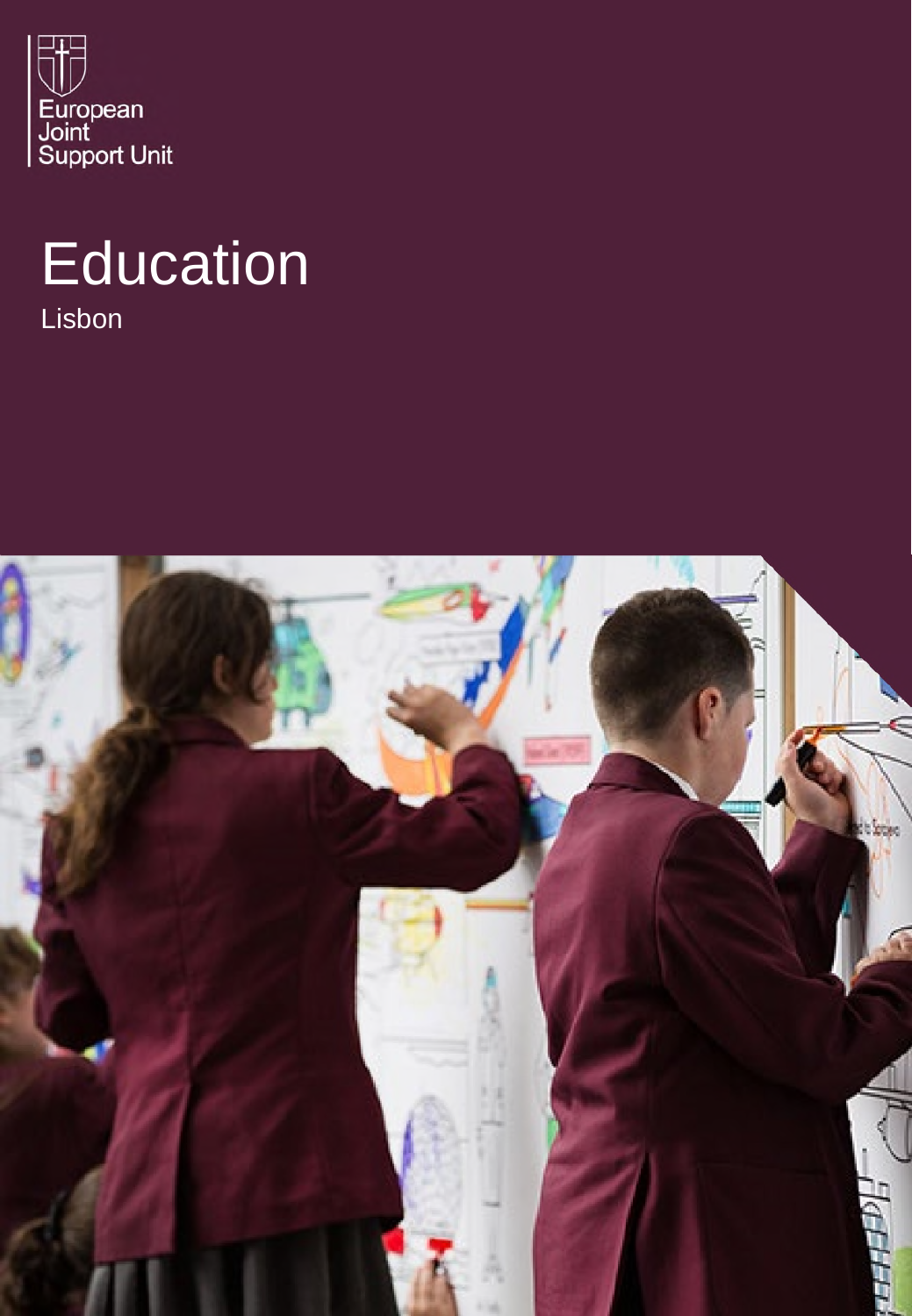

## **Education**

If you have received a posting/assignment order for any location within EJSU, even if you are already serving overseas, you are required to contact the Families Section at Abbey Wood e-mail: UKSTRATCOM-DefSp-DSCOM-FamSec@mod.gov.uk. They will provide a family travel pack with all the information regarding clearances, this will include the Parental declaration and Education Overseas Supportability (EOS) form which needs to be completed by your children's current school. Once completed these forms should be returned to the Children's Educational Advisory Service (CEAS) email: DCYP-CEAS-Enquiries@mod.gov.uk and will be reviewed prior to issuing an Educational Clearance Certificate.

Children's Educational Advisory Service (CEAS) will support you with any advice or queries you may have regarding all aspects of education.

https://www.gov.uk/guidance/education-overseas-for-service-children

Applications for funding and additional funding for SEN are required to go through JSU. Please refer to the latest EJSU Standing Order. Fee payments are dealt with by EJSU-J8-Schools@mod.gov.uk through NSE Lisbon.

Any further or more specific queries regarding education in your location should be directed to DCYP.ROW@modschools.org.

### **CHILDCARE**

Childcare (0-3 yrs) Childcare for Working Parents

### **30hrs Free Childcare**

For parents who are both working more than 16hrs per week you may be eligible to receive 30hrs free childcare per week. For more information please see https://www.childcarechoices.gov.uk/ and https://www.gov.uk/guidance/childcareforservice-children

Many of the local Portuguese schools have nurseries/kindergartens or there are several local Portuguese nurseries that can be used. To be eligible for the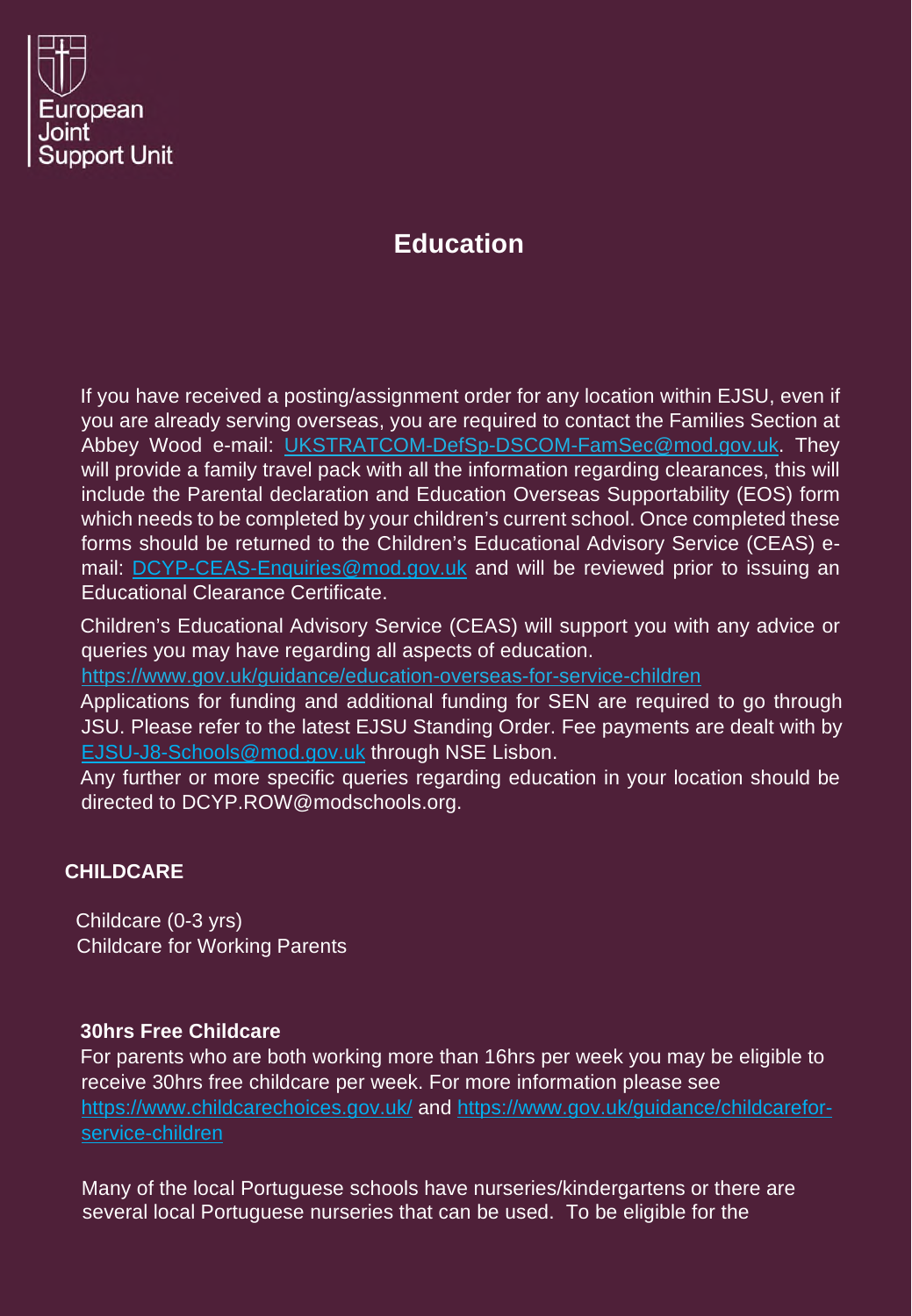

Overseas Nursery Allowance the nursery provider must meet a structured learning program of a similar standard to that available in the UK. Authority must be sought before committing to a nursery if this allowance is to be claimed.

## **SCHOOL INFORMATION**

Primary Education

#### **Primary Education – Foundation Stage 2 to Year 6.**

IPS - International Preparatory School Rua da Lagoa 171, Bicesse, 2645-344 Alcabideche, Portugal Telephone: +351 214 570 149 https://www.ipsschool.org

### **Primary and Secondary Education**

Santo Antonio International School Avenida Saboia No 662 A, 2765-277 Estoril Telephone: +351 210 731 054 https://www.sais-estoril.com/ St Julian's School Quinta Nova, 2775-588 Carcavelos Telephone: +351 21 458 5300 https://www.stjulians.com/

Prime School International Rua Antoine de Saint-Exupery, 2765-043 Estoril Telephone: +351 219 235 496 https://www.primeschool.pt/

There is no MOD School provision however there are International schools within travelling distance of SFA.

POC for further information please contact the HNLO Gisella.Casano100@mod.gov.uk

**School applications must be made prior to your arrival in Lisbon.**